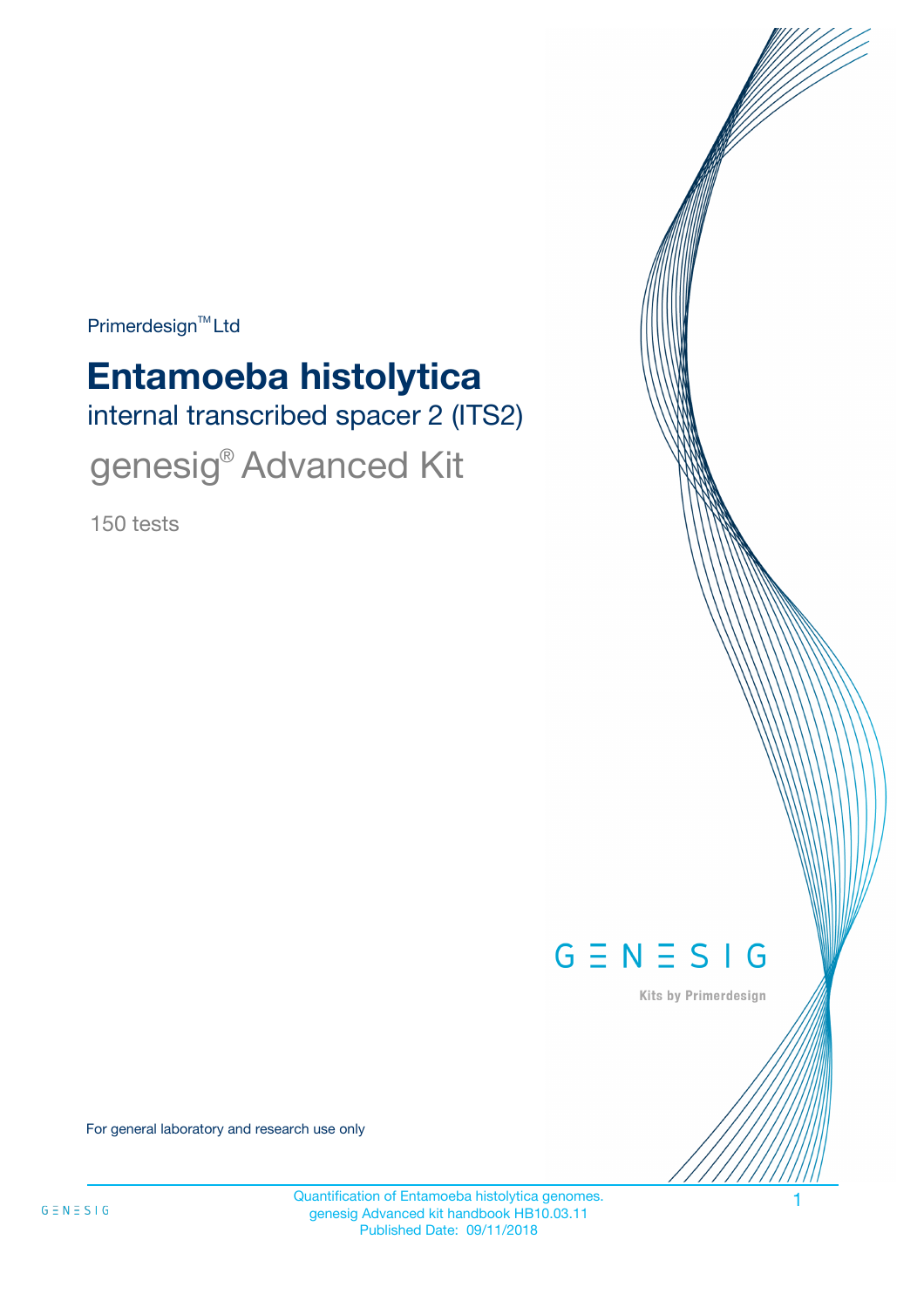## Introduction to Entamoeba histolytica

Entamoeba histolytica is an anaerobic, protozoan, intestinal parasite responsible for a disease called amoebiasis. It usually occurs in the large intestine and causes internal inflammation. It belongs to the genus Entamoeba and class Archamoeba. Amongst parasitic diseases, E. histolytica is one of the leading causes of morbidity and mortality in developing countries. E. histolytica is transmitted by ingestion of exit body containing cysts from faecally contaminated food and water or from hands. Due to their protective walls, the cysts can remain viable for several weeks in external environments. Species within this genus are small, single celled organisms with an anterior bulge representing a lobose pseudopod. The E. histolytica trophozoites are oblong and approximately 15-20µM in length, whereas the cysts are spherical and typically 12-15 µM in diameter.

Entamoeba cysts are most commonly transmitted by ingestion so must be extremely robust to survive the hostile environment of the stomach. The cysts transform to trophozoites in the small intestine where they multiply by binary fission to then colonise the large intestine. They cause major calcium ion influx to the cells of the large intestine resulting in cell death and ulcer formation. The Trophozoites subsequently form new cysts which are excreted once more in faeces.

Infection with E. histolytica generally causes mild symptoms such as abdominal pain, flatulence and diarrhoea, but more severe infections can lead to amoebosis. This is a condition encompassing amoebic dysentery characterized by severe abdominal pain, fever and blood in the faeces and less commonly amoebic liver abscesses.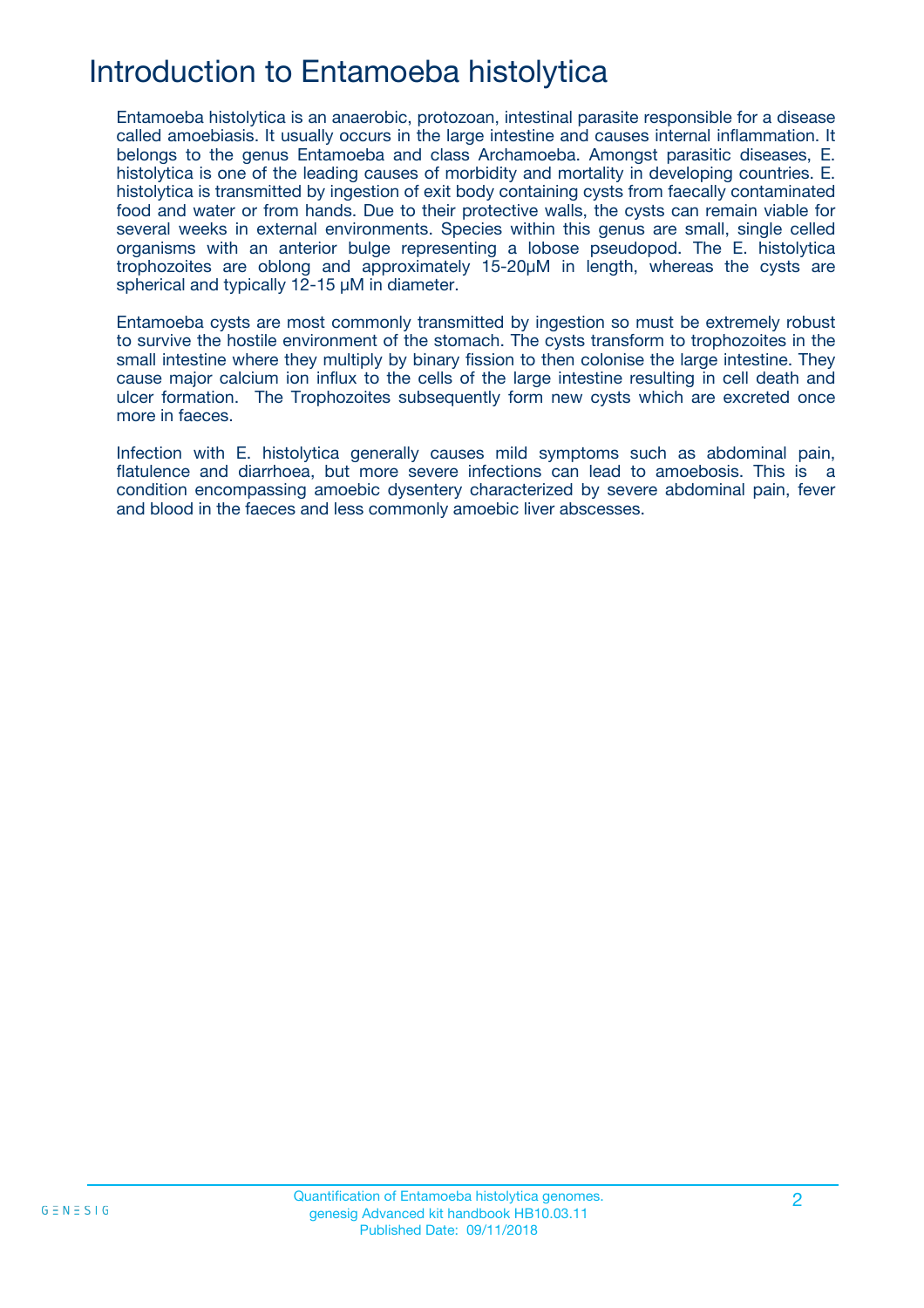## **Specificity**

The Primerdesign genesig Kit for Entamoeba histolytica (E.histolytica) genomes is designed for the in vitro quantification of E.histolytica genomes. The kit is designed to have a broad detection profile. Specifically, the primers represent 100% homology with over 95% of the NCBI database reference sequences available at the time of design.

The dynamics of genetic variation means that new sequence information may become available after the initial design. Primerdesign periodically reviews the detection profiles of our kits and when required releases new versions.

If you require further information, or have a specific question about the detection profile of this kit then please send an e.mail to enquiry@primerdesign.co.uk and our bioinformatics team will answer your question.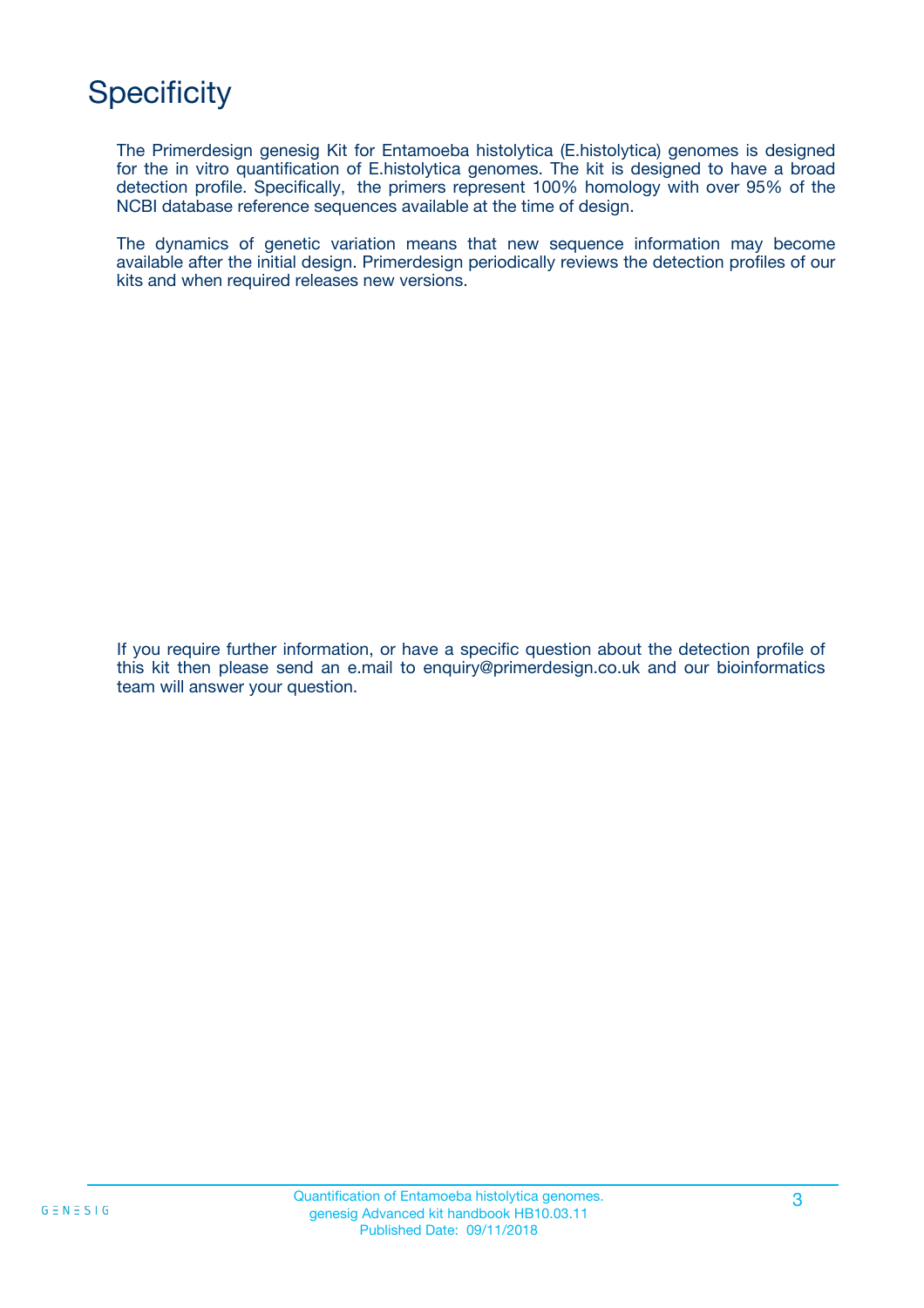## Kit contents

- **E.histolytica specific primer/probe mix (150 reactions BROWN)** FAM labelled
- **E.histolytica positive control template (for Standard curve RED)**
- **Internal extraction control primer/probe mix (150 reactions BROWN)** VIC labelled as standard
- **Internal extraction control DNA (150 reactions BLUE)**
- **Endogenous control primer/probe mix (150 reactions BROWN)** FAM labelled
- **RNase/DNase free water (WHITE)** for resuspension of primer/probe mixes
- **Template preparation buffer (YELLOW)** for resuspension of internal control template, positive control template and standard curve preparation

### Reagents and equipment to be supplied by the user

#### **Real-time PCR Instrument**

#### **Extraction kit**

This kit is recommended for use with genesig Easy DNA/RNA extraction kit. However, it is designed to work well with all processes that yield high quality RNA and DNA with minimal PCR inhibitors.

#### **oasig**TM **lyophilised or Precision**®**PLUS 2X qPCR Master Mix**

This kit is intended for use with oasig or PrecisionPLUS2X qPCR Master Mix.

**Pipettors and Tips**

**Vortex and centrifuge**

#### **Thin walled 1.5 ml PCR reaction tubes**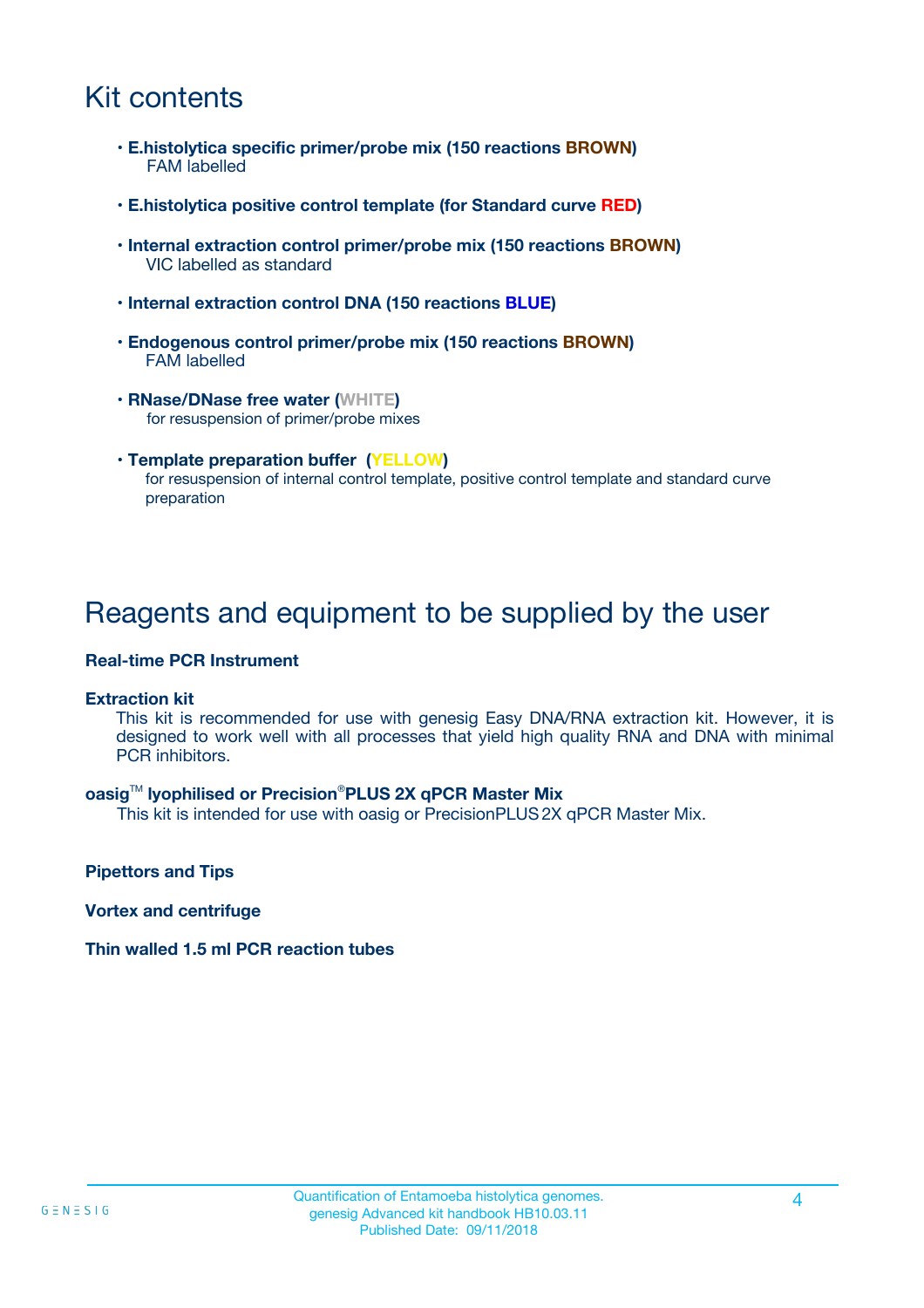### Kit storage and stability

This kit is stable at room temperature but should be stored at -20ºC on arrival. Once the lyophilised components have been resuspended they should not be exposed to temperatures above -20°C for longer than 30 minutes at a time and unnecessary repeated freeze/thawing should be avoided. The kit is stable for six months from the date of resuspension under these circumstances.

If a standard curve dilution series is prepared this can be stored frozen for an extended period. If you see any degradation in this serial dilution a fresh standard curve can be prepared from the positive control.

Primerdesign does not recommend using the kit after the expiry date stated on the pack.

### Suitable sample material

All kinds of sample material suited for PCR amplification can be used. Please ensure the samples are suitable in terms of purity, concentration, and DNA integrity (An internal PCR control is supplied to test for non specific PCR inhibitors). Always run at least one negative control with the samples. To prepare a negative-control, replace the template DNA sample with RNase/DNase free water.

### Dynamic range of test

Under optimal PCR conditions genesig E.histolytica detection kits have very high priming efficiencies of >95% and can detect less than 100 copies of target template.

### Notices and disclaimers

This product is developed, designed and sold for research purposes only. It is not intended for human diagnostic or drug purposes or to be administered to humans unless clearly expressed for that purpose by the Food and Drug Administration in the USA or the appropriate regulatory authorities in the country of use. During the warranty period Primerdesign genesig detection kits allow precise and reproducible data recovery combined with excellent sensitivity. For data obtained by violation to the general GLP guidelines and the manufacturer's recommendations the right to claim under guarantee is expired. PCR is a proprietary technology covered by several US and foreign patents. These patents are owned by Roche Molecular Systems Inc. and have been sub-licensed by PE Corporation in certain fields. Depending on your specific application you may need a license from Roche or PE to practice PCR. Additional information on purchasing licenses to practice the PCR process may be obtained by contacting the Director of Licensing at Roche Molecular Systems, 1145 Atlantic Avenue, Alameda, CA 94501 or Applied Biosystems business group of the Applera Corporation, 850 Lincoln Centre Drive, Foster City, CA 94404. In addition, the 5' nuclease assay and other homogeneous amplification methods used in connection with the PCR process may be covered by U.S. Patents 5,210,015 and 5,487,972, owned by Roche Molecular Systems, Inc, and by U.S. Patent 5,538,848, owned by The Perkin-Elmer Corporation.

## Trademarks

Primerdesign™ is a trademark of Primerdesign Ltd.

genesig $^\circledR$  is a registered trademark of Primerdesign Ltd.

The PCR process is covered by US Patents 4,683,195, and 4,683,202 and foreign equivalents owned by Hoffmann-La Roche AG. BI, ABI PRISM® GeneAmp® and MicroAmp® are registered trademarks of the Applera Genomics (Applied Biosystems Corporation). BIOMEK® is a registered trademark of Beckman Instruments, Inc.; iCycler™ is a registered trademark of Bio-Rad Laboratories, Rotor-Gene is a trademark of Corbett Research. LightCycler™ is a registered trademark of the Idaho Technology Inc. GeneAmp®, TaqMan® and AmpliTaqGold® are registered trademarks of Roche Molecular Systems, Inc., The purchase of the Primerdesign™ reagents cannot be construed as an authorization or implicit license to practice PCR under any patents held by Hoffmann-LaRoche Inc.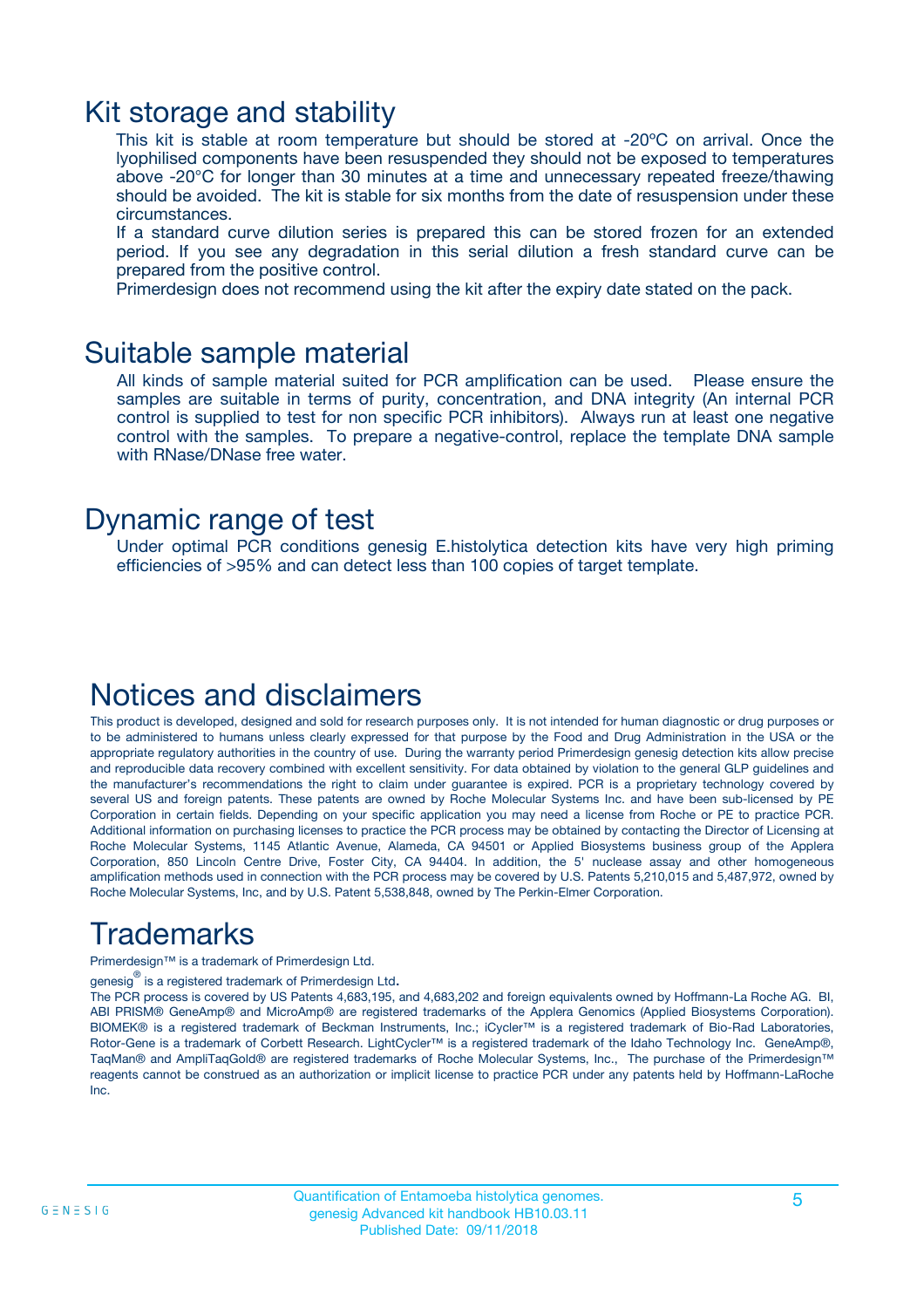### Principles of the test

#### **Real-time PCR**

A E.histolytica specific primer and probe mix is provided and this can be detected through the FAM channel.

The primer and probe mix provided exploits the so-called TaqMan® principle. During PCR amplification, forward and reverse primers hybridize to the E.histolytica DNA. A fluorogenic probe is included in the same reaction mixture which consists of a DNA probe labeled with a 5`-dye and a 3`-quencher. During PCR amplification, the probe is cleaved and the reporter dye and quencher are separated. The resulting increase in fluorescence can be detected on a range of qPCR platforms.

#### **Positive control**

For copy number determination and as a positive control for the PCR set up, the kit contains a positive control template. This can be used to generate a standard curve of E.histolytica copy number / Cq value. Alternatively the positive control can be used at a single dilution where full quantitative analysis of the samples is not required. Each time the kit is used, at least one positive control reaction must be included in the run. A positive result indicates that the primers and probes for detecting the target E.histolytica gene worked properly in that particular experimental scenario. If a negative result is obtained the test results are invalid and must be repeated. Care should be taken to ensure that the positive control does not contaminate any other kit component which would lead to false-positive results. This can be achieved by handling this component in a Post PCR environment. Care should also be taken to avoid cross-contamination of other samples when adding the positive control to the run. This can be avoided by sealing all other samples and negative controls before pipetting the positive control into the positive control well.

#### **Negative control**

To validate any positive findings a negative control reaction should be included every time the kit is used. For this reaction the RNase/DNase free water should be used instead of template. A negative result indicates that the reagents have not become contaminated while setting up the run.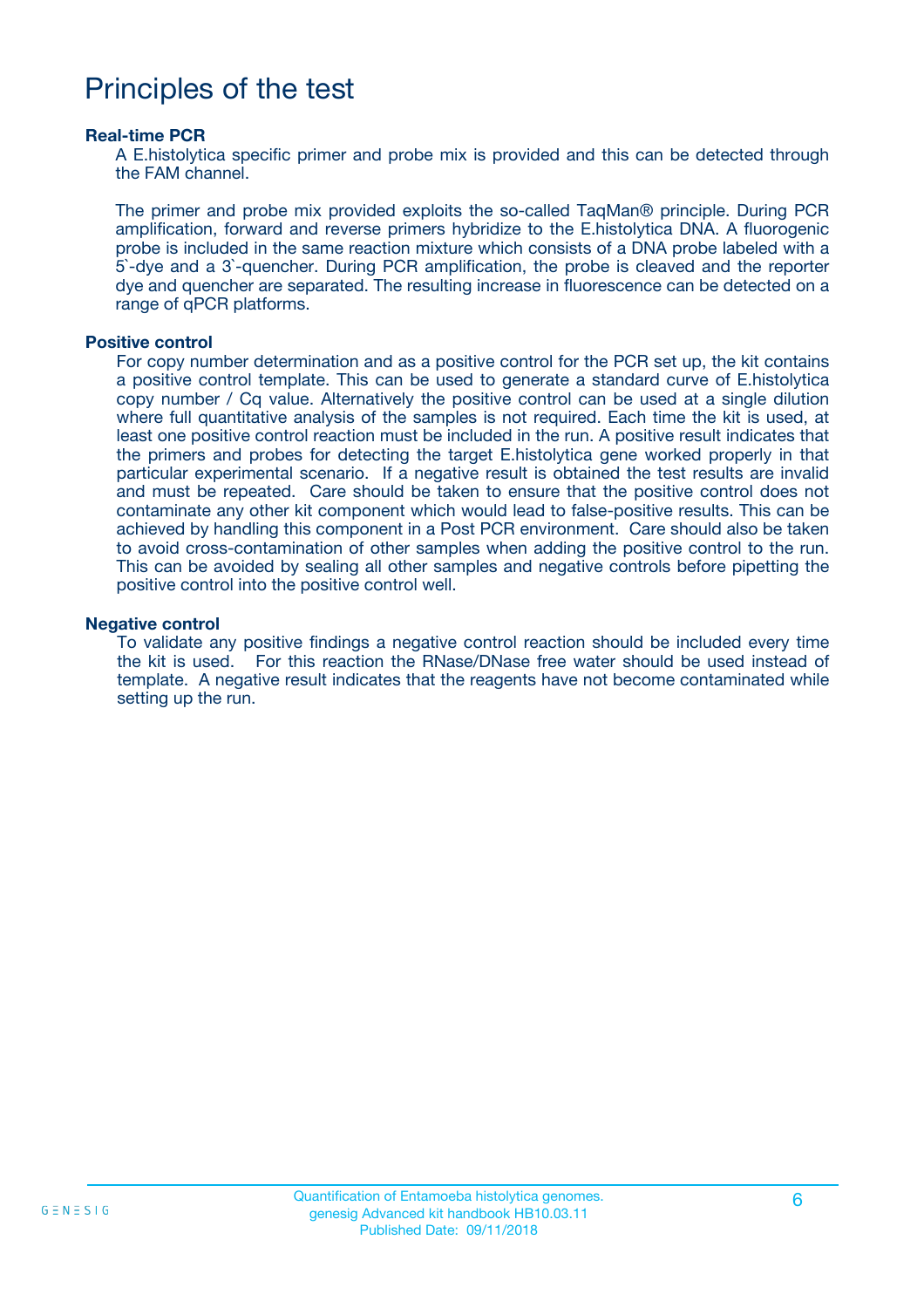#### **Internal DNA extraction control**

When performing DNA extraction, it is often advantageous to have an exogenous source of DNA template that is spiked into the lysis buffer. This control DNA is then co-purified with the sample DNA and can be detected as a positive control for the extraction process. Successful co-purification and qPCR for the control DNA also indicates that PCR inhibitors are not present at a high concentration.

A separate primer and probe mix are supplied with this kit to detect the exogenous DNA using qPCR. The primers are present at PCR limiting concentrations which allows multiplexing with the target sequence primers. Amplification of the control DNA does not interfere with detection of the E.histolytica target DNA even when present at low copy number. The Internal control is detected through the VIC channel and gives a Cq value of 28+/-3.

#### **Endogenous control**

To confirm extraction of a valid biological template, a primer and probe mix is included to detect an endogenous gene. Detection of the endogenous control is through the FAM channel and it is NOT therefore possible to perform a multiplex with the E.histolytica primers. A poor endogenous control signal may indicate that the sample did not contain sufficient biological material.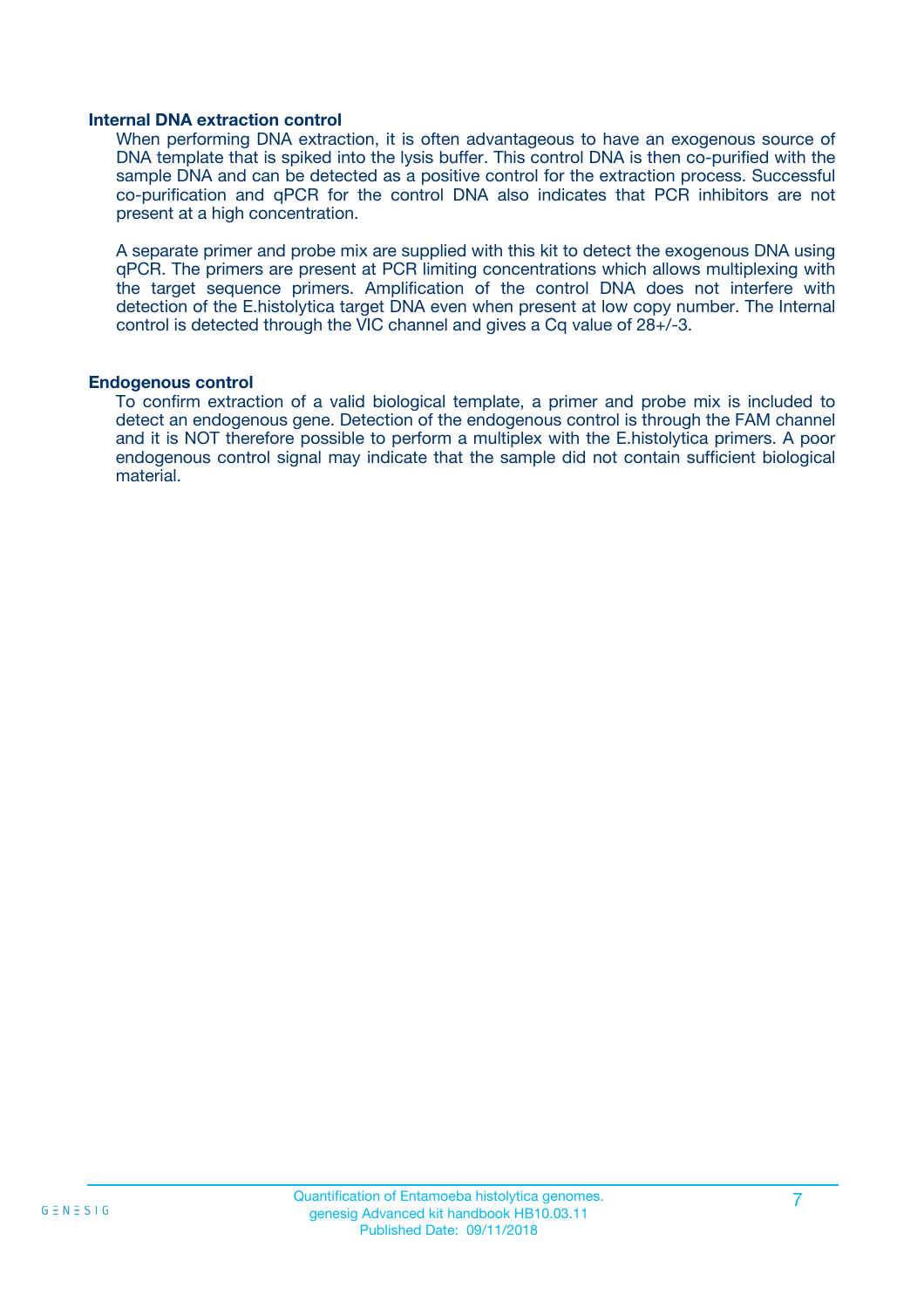### Resuspension protocol

To minimize the risk of contamination with foreign DNA, we recommend that all pipetting be performed in a PCR clean environment. Ideally this would be a designated PCR lab or PCR cabinet. Filter tips are recommended for all pipetting steps.

- **1. Pulse-spin each tube in a centrifuge before opening.** This will ensure lyophilised primer and probe mix is in the base of the tube and is not spilt upon opening the tube.
- **2. Resuspend the primer/probe mixes in the RNase/DNase free water supplied, according to the table below:**

To ensure complete resuspension, vortex each tube thoroughly.

| Component - resuspend in water                       |          |  |
|------------------------------------------------------|----------|--|
| <b>Pre-PCR pack</b>                                  |          |  |
| E.histolytica primer/probe mix (BROWN)               | $165$ µl |  |
| Internal extraction control primer/probe mix (BROWN) | $165$ µl |  |
| Endogenous control primer/probe mix (BROWN)          | 165 µl   |  |

**3. Resuspend the internal control template and positive control template in the template preparation buffer supplied, according to the table below:** To ensure complete resuspension, vortex each tube thoroughly.

| Component - resuspend in template preparation buffer |  |  |  |
|------------------------------------------------------|--|--|--|
| <b>Pre-PCR heat-sealed foil</b>                      |  |  |  |
| Internal extraction control DNA (BLUE)               |  |  |  |
| <b>Post-PCR heat-sealed foil</b>                     |  |  |  |
| E. histolytica Positive Control Template (RED) *     |  |  |  |

\* This component contains high copy number template and is a VERY significant contamination risk. It must be opened and handled in a separate laboratory environment, away from the other components.

### DNA extraction

The internal extraction control DNA can be added either to the DNA lysis/extraction buffer or to the DNA sample once it has been resuspended in lysis buffer.

**DO NOT add the internal extraction control DNA directly to the unprocessed biological sample as this will lead to degradation and a loss in signal.**

- **1. Add 4µl of the Internal extraction control DNA (BLUE) to each sample in DNA lysis/extraction buffer per sample.**
- **2. Complete DNA extraction according to the manufacturers protocols.**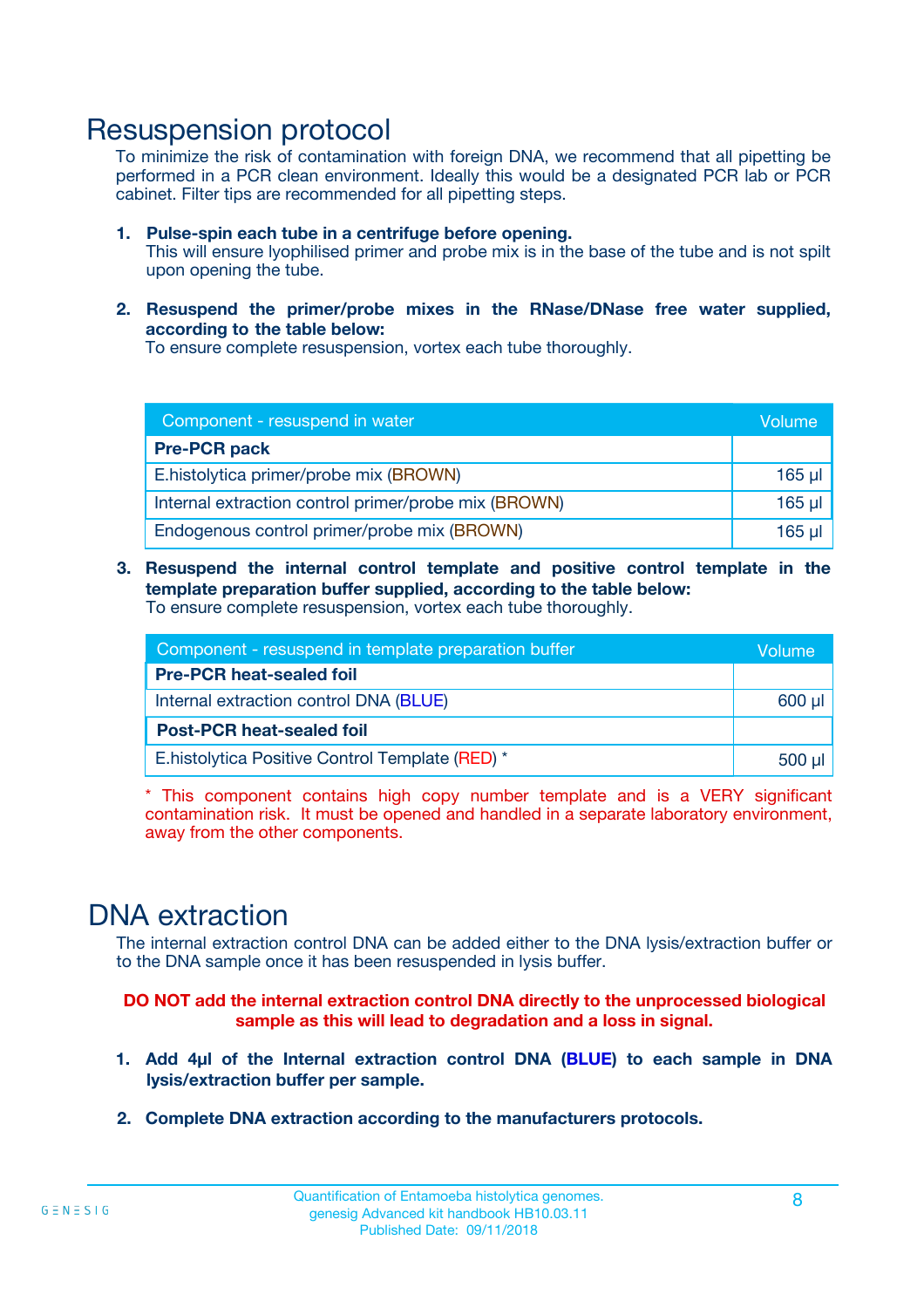# qPCR detection protocol

**1. For each DNA sample prepare a reaction mix according to the table below:** Include sufficient reactions for positive and negative controls.

| Component                                            | Volume   |
|------------------------------------------------------|----------|
| oasig or PrecisionPLUS 2X qPCR Master Mix            | $10 \mu$ |
| E.histolytica primer/probe mix (BROWN)               | 1 µI l   |
| Internal extraction control primer/probe mix (BROWN) | 1 µl     |
| <b>RNase/DNase free water (WHITE)</b>                | $3 \mu$  |
| <b>Final Volume</b>                                  | 15 µl    |

**2. For each DNA sample prepare an endogenous control reaction according to the table below (Optional):**

**This control reaction will provide useful information regarding the quality of the biological sample.**

| Component                                   | Volume   |
|---------------------------------------------|----------|
| oasig or PrecisionPLUS 2X qPCR Master Mix   | $10 \mu$ |
| Endogenous control primer/probe mix (BROWN) | 1 µI     |
| <b>RNase/DNase free water (WHITE)</b>       | $4 \mu$  |
| <b>Final Volume</b>                         | 15 µl    |

- **3. Pipette 15µl of each mix into individual wells according to your qPCR experimental plate set up.**
- **4. Prepare sample DNA templates for each of your samples.**
- **5. Pipette 5µl of DNA template into each well, according to your experimental plate set up.**

For negative control wells use 5µl of RNase/DNase free water. The final volume in each well is 20ul.

**6. If a standard curve is included for quantitative analysis, prepare a reaction mix according to the table below:**

| Component                                 | Volume   |
|-------------------------------------------|----------|
| oasig or PrecisionPLUS 2X qPCR Master Mix | 10 µl    |
| E.histolytica primer/probe mix (BROWN)    | 1 µI     |
| <b>RNase/DNase free water (WHITE)</b>     | $4 \mu$  |
| <b>Final Volume</b>                       | $15 \mu$ |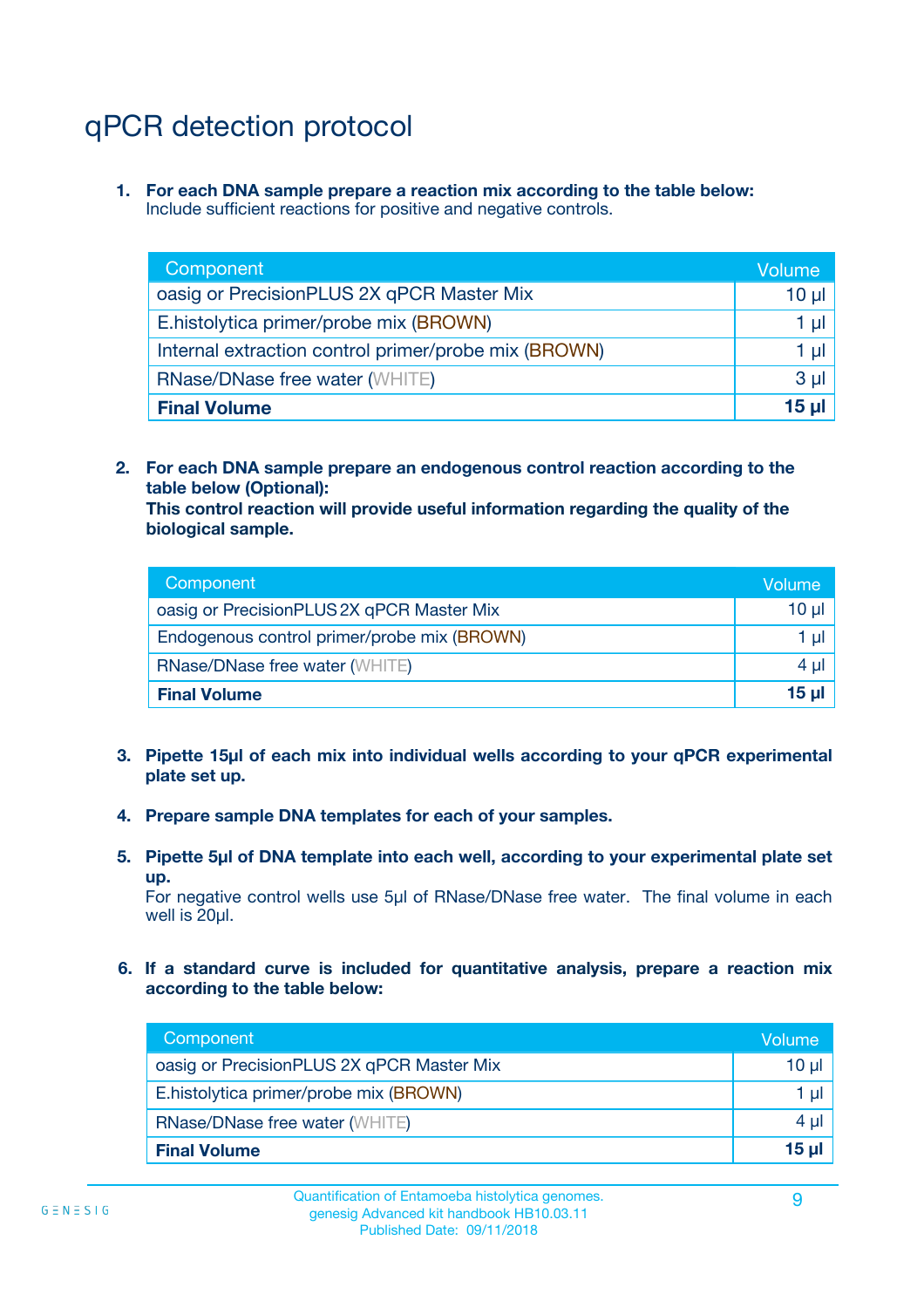#### **7. Preparation of standard curve dilution series.**

- 1) Pipette 90µl of template preparation buffer into 5 tubes and label 2-6
- 2) Pipette 10µl of Positive Control Template (RED) into tube 2
- 3) Vortex thoroughly
- 4) Change pipette tip and pipette 10µl from tube 2 into tube 3
- 5) Vortex thoroughly

Repeat steps 4 and 5 to complete the dilution series

| <b>Standard Curve</b>         | <b>Copy Number</b>     |
|-------------------------------|------------------------|
| Tube 1 Positive control (RED) | $2 \times 10^5$ per µl |
| Tube 2                        | $2 \times 10^4$ per µl |
| Tube 3                        | $2 \times 10^3$ per µl |
| Tube 4                        | $2 \times 10^2$ per µl |
| Tube 5                        | 20 per µl              |
| Tube 6                        | 2 per µl               |

**8. Pipette 5µl of standard template into each well for the standard curve according to your experimental plate set up.**

#### The final volume in each well is 20µl.

## qPCR amplification protocol

Amplification conditions using oasig or PrecisionPLUS 2X qPCR Master Mix.

|             | <b>Step</b>       | <b>Time</b>     | Temp    |
|-------------|-------------------|-----------------|---------|
|             | Enzyme activation | 2 min           | 95 °C   |
| Cycling x50 | Denaturation      | 10 <sub>s</sub> | 95 $°C$ |
|             | DATA COLLECTION * | 60 s            | 60 °C   |

\* Fluorogenic data should be collected during this step through the FAM and VIC channels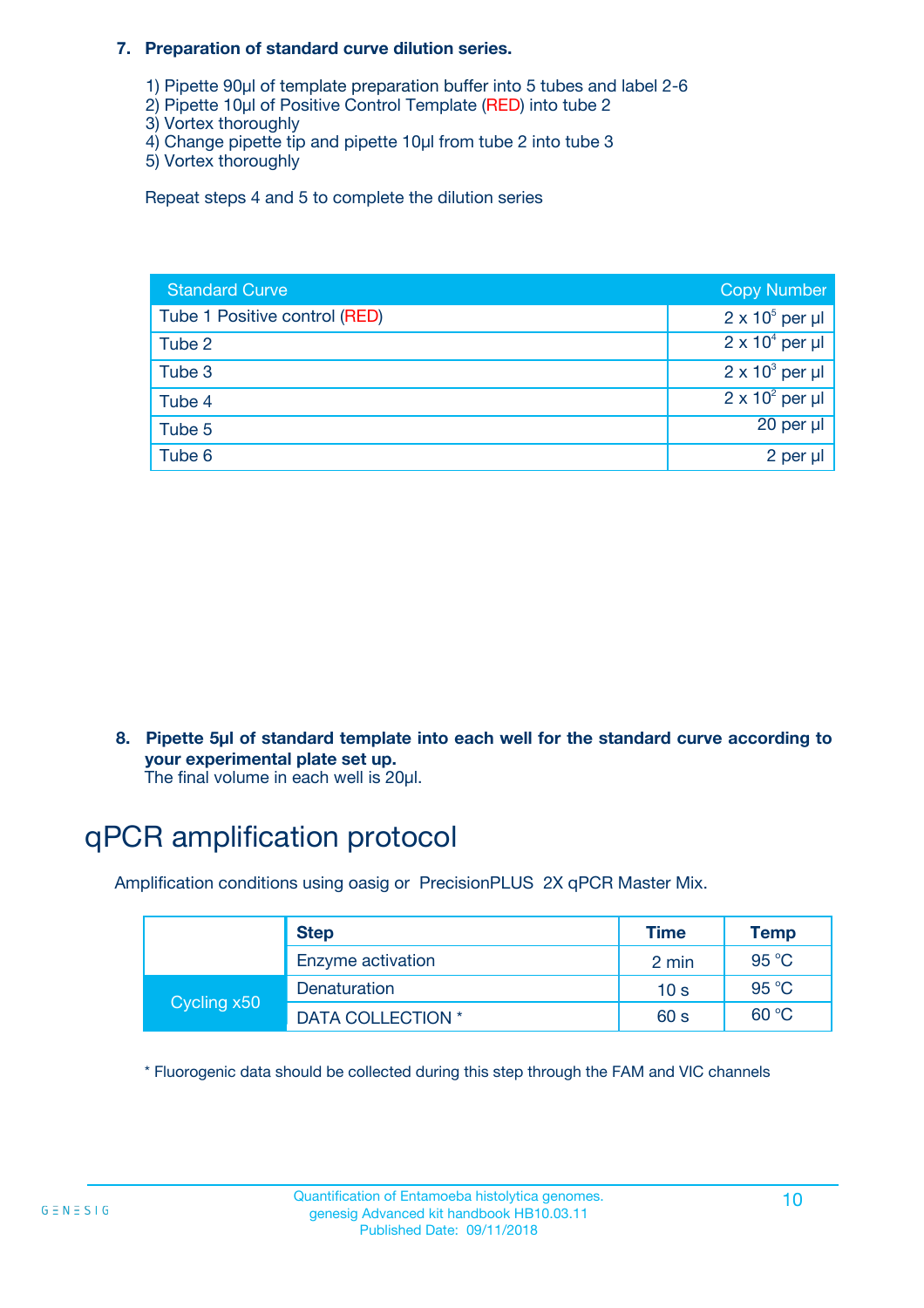# Interpretation of results

| <b>Target</b><br>(FAM) | Internal<br>control<br>(NIC) | <b>Positive</b><br>control | Negative<br>control | Interpretation                                                                                                  |
|------------------------|------------------------------|----------------------------|---------------------|-----------------------------------------------------------------------------------------------------------------|
| $\leq 30$              | $+ 1 -$                      | ÷                          |                     | <b>POSITIVE QUANTITATIVE RESULT</b><br>calculate copy number                                                    |
| > 30                   | ÷                            | ÷                          |                     | <b>POSITIVE QUANTITATIVE RESULT</b><br>calculate copy number                                                    |
| > 30                   |                              | ÷                          |                     | <b>POSITIVE QUALITATIVE RESULT</b><br>do not report copy number as this<br>may be due to poor sample extraction |
|                        | ÷                            | ÷                          |                     | <b>NEGATIVE RESULT</b>                                                                                          |
|                        |                              |                            |                     | <b>EXPERIMENT FAILED</b>                                                                                        |
| $+ 1 -$                | $+ 1 -$                      | ÷                          | $\leq 35$           | due to test contamination                                                                                       |
| $+ 1 -$                | $+ 1 -$                      | ÷                          | > 35                | $\star$                                                                                                         |
|                        |                              | ÷                          |                     | <b>SAMPLE PREPARATION FAILED</b>                                                                                |
|                        |                              |                            |                     | <b>EXPERIMENT FAILED</b>                                                                                        |

Positive control template (**RED**) is expected to amplify between Cq 16 and 23. Failure to satisfy this quality control criterion is a strong indication that the experiment has been compromised.

\*Where the test sample is positive and the negative control is positive with a  $Ca > 35$ , the sample must be reinterpreted based on the relative signal strength of the two results:



If the sample amplifies  $> 5$  Cq earlier than the negative control then the sample should be reinterpreted (via the table above) with the negative control verified as negative.



If the sample amplifies  $< 5$  Cq earlier than the negative control then the positive sample result is invalidated and<br>the result should be determined  $the$  result should be inconclusive due to test contamination. The test for this sample should be repeated.